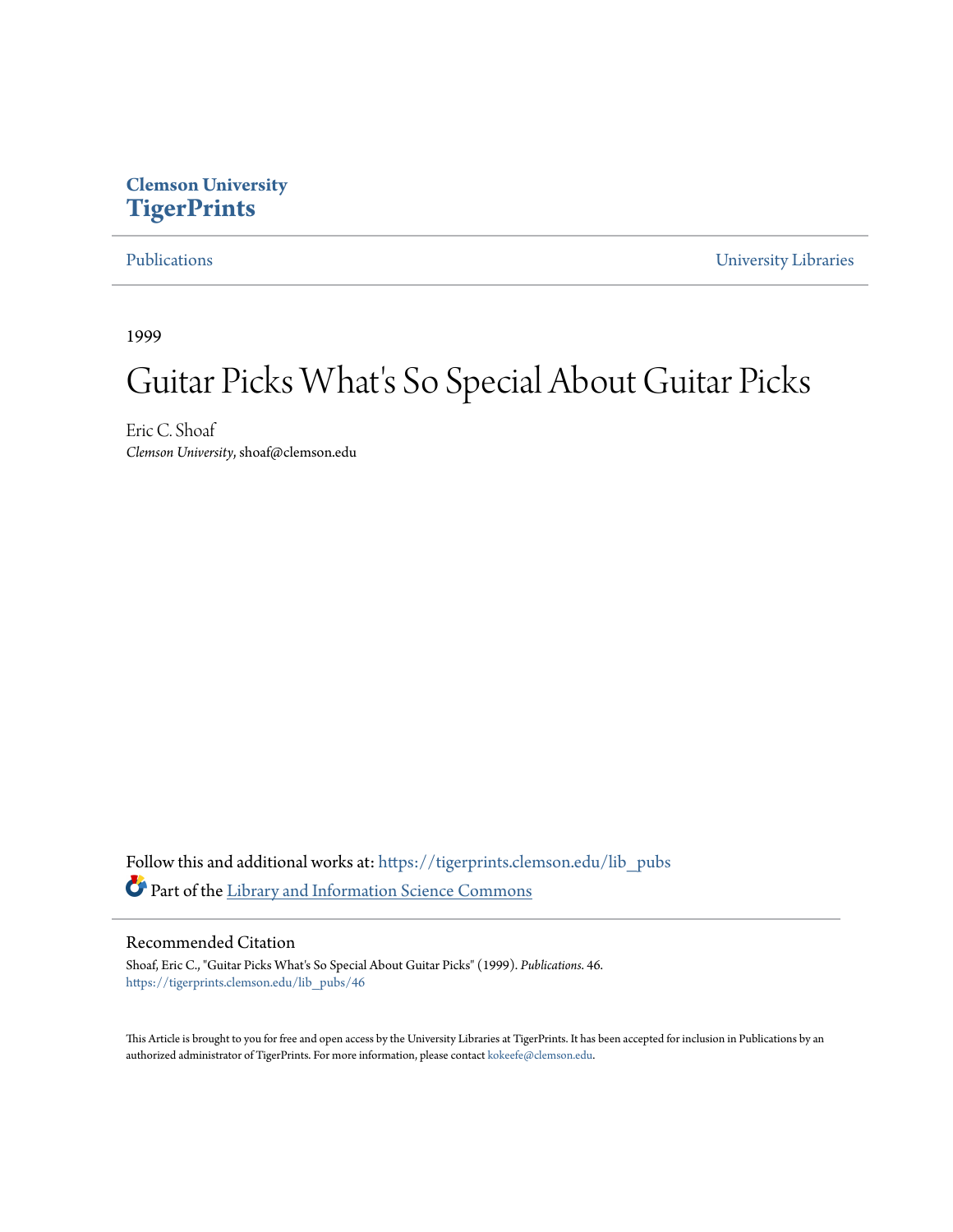

**[Home](http://www.vintageguitar.com/) [VGOverdrive](http://www.vintageguitar.com/vgod/) [VGNewswire](http://www.vintageguitar.com/category/newswire/) [Current](http://www.vintageguitar.com/current-issue/) Issue [Features](http://www.vintageguitar.com/features/) [UpcomingEvents](http://www.vintageguitar.com/features/upcoming-events/) [Giveaway](http://www.vintageguitar.com/giveaway-i/) [Advertising](http://www.vintageguitar.com/advertising/) [PriceGuide](http://www.vintageguitar.com/price-guide/) [Classifieds](http://www.vintageguitar.com/free-classifieds/) [VGStore](http://store.vintageguitar.com/) [Subscribe/Renew](http://www.vintageguitar.com/subscription-services/)** Classic [Instruments](http://www.vintageguitar.com/category/classic-instruments/) [Artists](http://www.vintageguitar.com/category/artists/) Gear [Reviews](http://www.vintageguitar.com/category/music/) [Guitar/Trade](http://www.vintageguitar.com/category/shows/) Shows Special [Features](http://www.vintageguitar.com/special-features/) Music Reviews Hall of [Fame](http://www.vintageguitar.com/hall-of-fame/) Readers Gallery [VGTV](http://www.youtube.com/vintageguitaronline) [Wallpaper](http://www.vintageguitar.com/features/wallpaper/) Team Josie

#### **Guitar Picks**

**What's So Special About Guitar Picks**

 $\bullet$  Tweet  $|0|$ **Like** One person likes this. Sign Up to see what your friends like.

*By* ERIC C. [SHOAF](http://www.vintageguitar.com/author/eric-c-shoaf/)



You may have one in your pocket. They only cost about 25 cents. But if you have always used one to play guitar, you are lost if you don't have one. *They* are picks! Skinny little bits of celluloid, plastic, nylon, or any of a hundred other substances. There really isn't anything special about picks except that you probably use one every day.

Picks finally got some respect back in 1995, with the Miller Freeman publication of the book *Picks!*, by Will Hoover. It's a cute book, and it's informative in an area where little knowledge had previously been gathered.

"Picks are fun," says Hoover. "Fun is the word." Indeed it is, ask anyone who collects them. The hobby of pick collecting got a real shot in the arm when the Hoover book was released, because there was finally a written reference work that created a common language.

Why collect picks? "Why not?" say collectors. Picks have attributes that make them collectible. There are endless varieties, lots of vintage makes, and your favorite guitar player probably uses one. Wouldn't it be nice to own one of his (or her) picks? They don't take up much space, a ready trader market exists to meet your needs, and vintage picks are cool case accessories for your old guitar. We talked to some pick collectors to find out what inspires them.

"I really like the vintage picks," says Chris Gaylord, a South Carolinian who has collected picks for 18 years. Gaylord has acquired a well-deserved reputation as a plectrologist. His interest in and knowledge of vintage picks has spread beyond the picks themselves and into pick display items such as cards, boxes, and pouches from the vintage era.

"My collection is broad and showcases picks made by several companies, starting with D'Andrea in the 1920s, to Gibson in the '30s and '40s, to the Herco and Fender picks of the '50s, along with a lot of forgotten names like Coast, H&F, and Wabash.

"I have many discontinued sizes and shapes represented in an array of colors and materials such as ivory, tortoiseshell, glass, stone, horn, metal, leather, and celluloid."

Harry Anderson has many vintage picks, but takes a different approach to collecting. Beginning in the mid '80s, Anderson began collecting picks with store logos on them. Now his collection contains picks from 49 states (only Idaho isn't represented).

"I like to describe mine as a general collection" he says.� "It contains picks from nearly every state and 10 countries, and it has several dozen genuine tortoiseshell picks, as well as hundreds of vintage picks. $\phi$  There are picks made from brass, copper, aluminum, stainless steel, wood, stone, glass, ebony, felt, nylon, coconut shell, pecan shell, buffalo horn, carbonate, and graphite.

"It also contains pick pouches and pick boxes from D'Andrea, Fender, Gibson, McPherson and Herco," he adds.� "I have full pick cards from Nick Lucas and Bob Clifton, as well."

The world of pick collecting took a new turn in February, 1991, when Anderson spoke with Alan Greenwood of *VG* magazine. Greenwood, *VG*'s publisher, was impressed with Harry's picks and told him he could display his collection at the magazine's booth at the vintage guitar show in Pomona, California, the following year. Anderson easily filled up a 20″ X 16″ frame with about 150 picks, and the display generated a lot of interest.

Jeff White is a collector with different interests.

"I have a big collection of celebrity picks and my collection consists mostly of bands and artists whose music I enjoy," says White. "For example I am a big fan of Joe Satriani, Steve Vai, Eric Johnson, Gary Hoey, Edward Van Halen, Santana, and Aerosmith. I try to focus on obtaining picks from just these artists first, since they are my favorites. Most of my picks are from rock and roll bands and players."



# **PRINT & D**







**Web2PDF** 

converte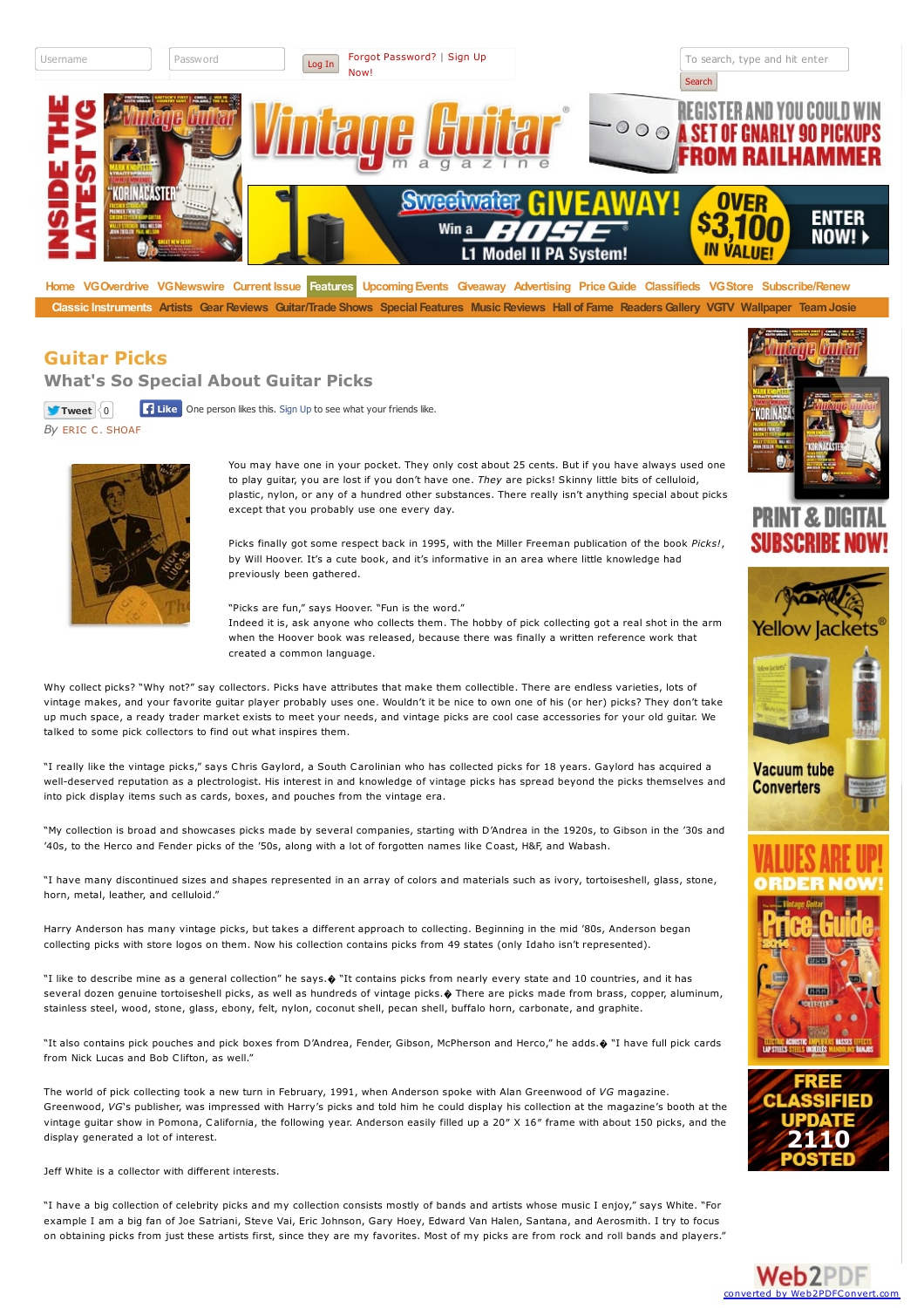But White likes vintage picks as well, and he senses a growing interest.

"My favorite pick of all is a Nick Lucas-impressed pick from the '30s," he said. "Lucas was the first guitarist to popularize the use of a flat pick on the guitar, and bring the guitar out from a background instrument to the forefront as a stand-alone instrument. Due to his popularity at the time, picks were made by the D'Andrea company bearing his name embossed into the pick. This, no doubt, is the first signature pick made. These early examples of the Nick Lucas pick are hard to find, but they're out there," says White.

As one might expect, Hoover also collects.

"Ninety percent of the picks photographed for the book are mine," he says. "We actually shot about 800 photos and only a small number were used. I have thousands of picks now, all vintage." For Hoover, the impetus to collect and to write the book came from fountain pens.

"I went to a fountain pen show and looked at all the cool swirly plastic," he recalls. "At least I thought it was plastic until I found out it was celluloid. When I realized picks were made out of celluloid, too, I knew I was onto something."

As one who came to pick collecting only very recently, Jeff White relates, "I was never intrigued to start collecting picks until about two years ago, when I met a member of Steve Vai's band and he gave me one. I then thought I would do a search on the Internet to see if anyone out there collected signature picks. Low and behold, there is actually an on-line community of people who collect picks and trade them back and forth for certain artists.

"Once I got involved in trading picks within this group, my collection just took off."

The online community to which White refers is call Pick-net, and details can be found at White's website, http://home.earthlink.net/~jeffwhite/theuniversalpicktrader.html.

Pick traders on the internet swap duplicates to fill out collections. Trading has helped White build a fine collection in a short time, though he says his is on the small side.

"I have about 900 signature picks, which is a modest [amount], since some traders I know have thousands. I also have roughly 300 vintage and 200 promo picks," he says.

Anderson got started collecting when some vintage picks were new! While in high school, he bought a Gibson ES-150 and a multicolored Mosaic pick he still has.

"That was 1954, in North Dakota," he says. "How it stayed with me all these years, I don't know." Anderson now has over 3,000 picks in his collection, but he still makes regular runs to find old ones. "They are harder to find now than back in the '80s," he remarks. "Small towns and old mom-and-pop music stores are still good for finding them. I've got plenty of duplicates, so I do a lot of trading now."

Gaylord has an impressive collection of vintage picks, but oddly enough his first collectible pick was from a celebrity.

"When I was in the seventh grade, someone gave me a Paul Stanley block logo pick," he said. But now he says he has too many to count.

"I currently have thousands," he effuses, adding he enjoys trying to unearth old picks. "Vintage picks can best be located in old music stores, but other places may have old picks, including pawn shops and antique stores. My dad added drug stores to my list of places to look. In earlier times, these were considered variety stores, and many sold guitar strings and picks."

*VG* also has a couple of budding pick collectors on staff. Dave Kyle, the roadworthy reporter from Nashville, has a small collection.

"I started collecting when I was doing stagehand work for rock and roll bands," he said. "They would leave scads of them laying around. And being a guitar player, I thought they might come in handy. Having been around some of the most famous players in the world, it's kind of nice to have a little something to remember them by."

Steve Patt, *VG*'s former product reviewer extraordinaire and a family practice physician, has started a mini pick museum at his shop.

"I actually kick myself for not starting earlier," he said. "When I think of the live shows I've seen – Jeff Beck with Nicky Hopkins and Rod Stewart at the local ice rink, The Who at a small joint in Baltimore, and Jimi Hendrix at a real dungheap in Washington, I could've snagged picks willy nilly!

"They're a lovely and ephemeral way to capture the moment, and aside from their historical significance, quite nice to look at."

Hoover captured a bit of that ephemeral nature in his book and notes that celluloid, the material used to make picks from the beginning, is now being phased out and replaced by plastics.

"I'm sorry to see celluloid go, but I'll keep looking for picks. They are out there hiding in a million dresser drawers, in old brown and pink cases, and on dusty shelves in stores."

Perhaps you would like to start collecting.

"People of all ages can afford and enjoy this hobby," says Gaylord. "A person should have no problem finding at least one field that suits them."

"My hat's off to all the early collectors who turned me on to this non-dangerous mania," Patt adds. "Including my friend Guy DeVille,